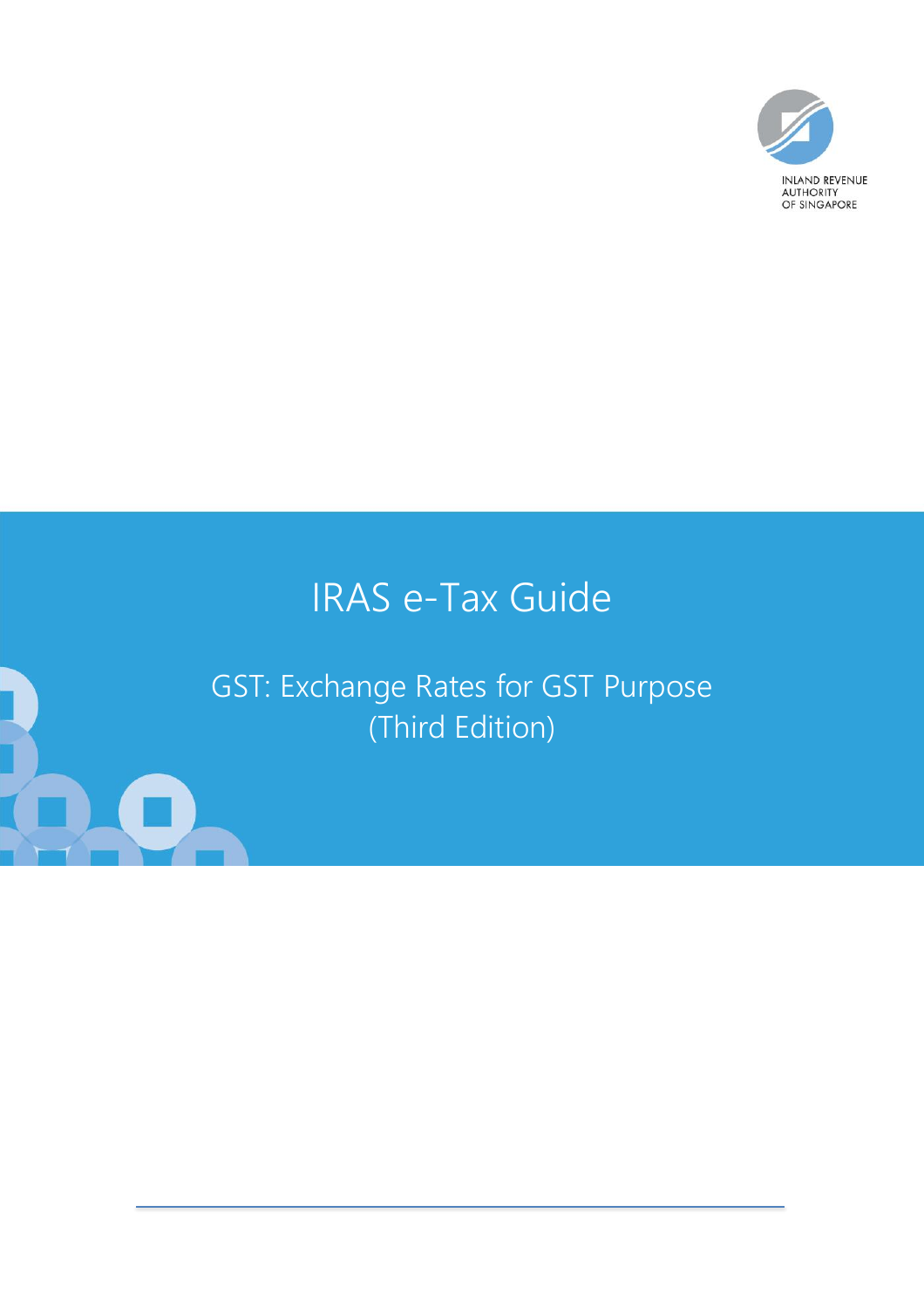Published by Inland Revenue Authority of Singapore

Published on 26 Nov 2021

First Edition on 30 Sep 2013 Second Edition on 13 Jun 2017

> Disclaimers: IRAS shall not be responsible or held accountable in any way for any damage, loss or expense whatsoever, arising directly or indirectly from any inaccuracy or incompleteness in the Contents of this e-Tax Guide, or errors or omissions in the transmission of the Contents. IRAS shall not be responsible or held accountable in any way for any decision made or action taken by you or any third party in reliance upon the Contents in this e-Tax Guide. This information aims to provide a better general understanding of taxpayers' tax obligations and is not intended to comprehensively address all possible tax issues that may arise. While every effort has been made to ensure that this information is consistent with existing law and practice, should there be any changes, IRAS reserves the right to vary its position accordingly.

© Inland Revenue Authority of Singapore

All rights reserved. No part of this publication may be reproduced or transmitted in any form or by any means, including photocopying and recording without the written permission of the copyright holder, application for which should be addressed to the publisher. Such written permission must also be obtained before any part of this publication is stored in a retrieval system of any nature.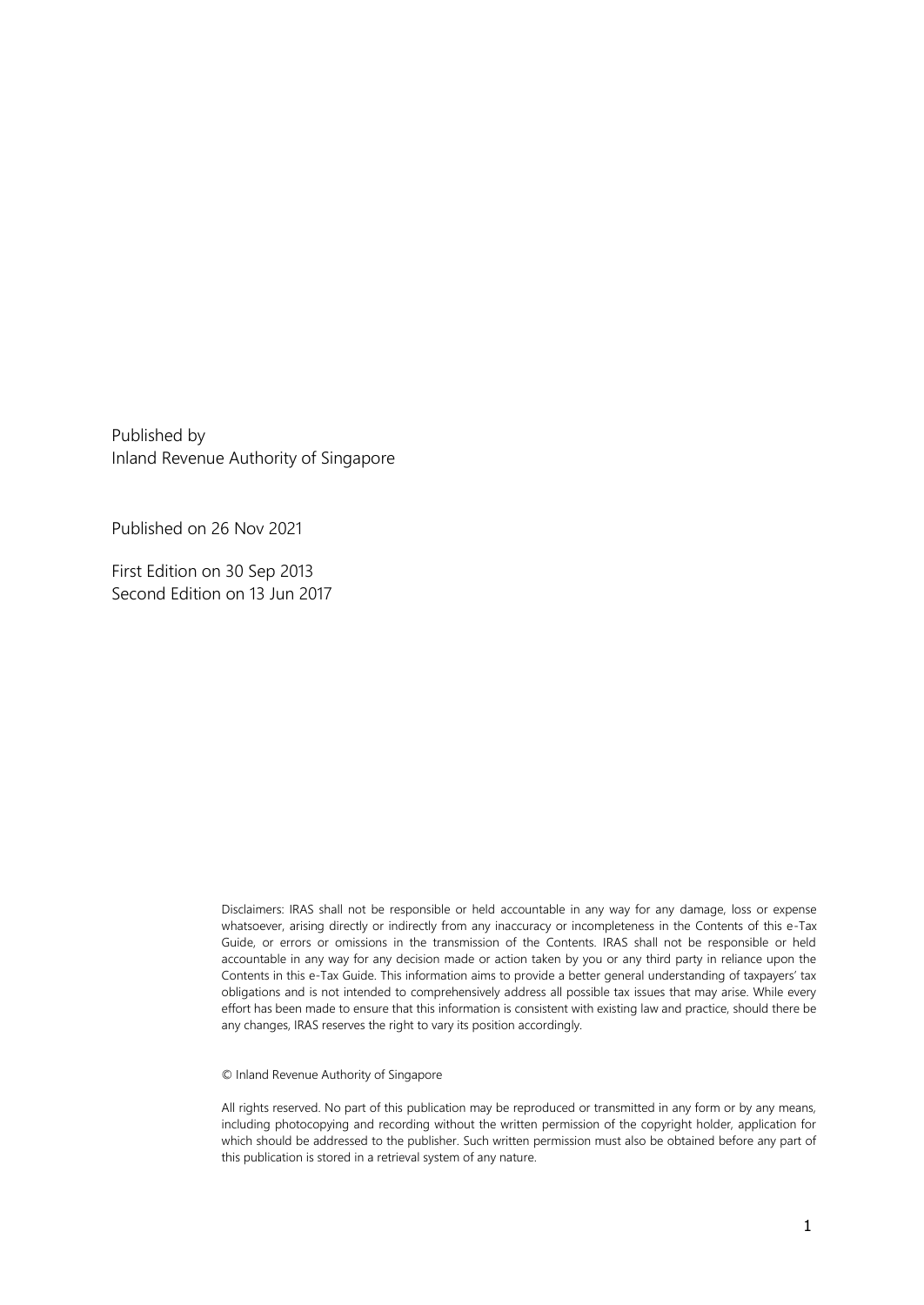### **Table of Content**

| 8 |                                                                  |  |
|---|------------------------------------------------------------------|--|
| 9 | Appendix A - Acceptable Exchange Rates Sources for GST Purposes5 |  |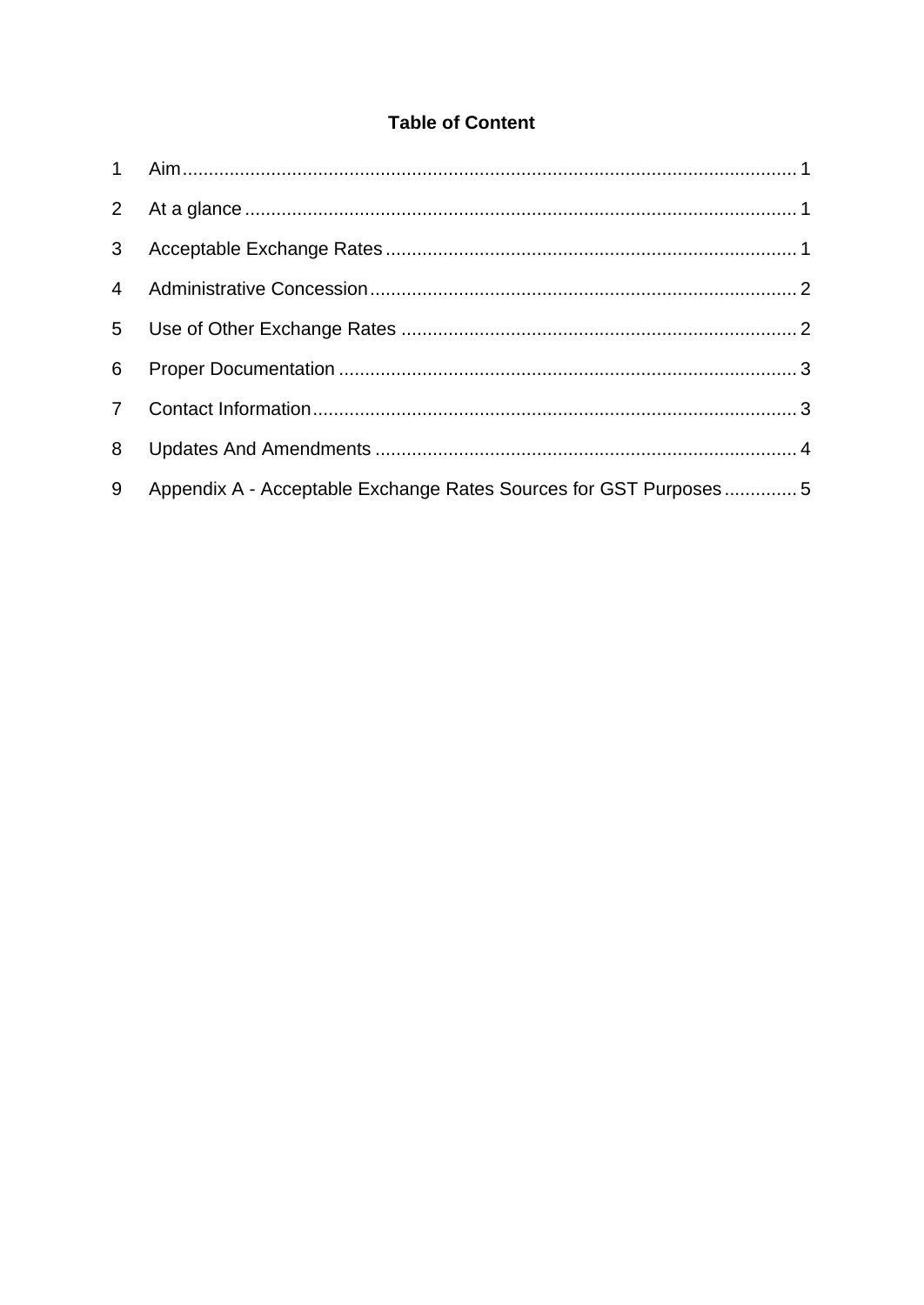#### <span id="page-3-0"></span>**1 Aim**

1.1 This e-Tax guide provides details on the approved exchange rates that GSTregistered businesses can use to convert foreign currency into Singapore dollar for GST purposes.

#### <span id="page-3-1"></span>**2 At a glance**

- 2.1 Where GST-registered businesses make supplies in foreign currencies, they are required to convert the value of the supplies into Singapore dollar using the conversion rates applicable at the time of supply.
- 2.2 This requirement is provided for under paragraph 11 of the Third Schedule of the GST Act.

#### <span id="page-3-2"></span>**3 Acceptable Exchange Rates**

- 3.1 For GST purposes, exchange rates used must meet all the following conditions:
	- a) The exchange rate is reflective of the Singapore money market at the time of supply.

Administratively, exchange rates obtained from any of the sources listed in [Appendix A](#page-6-0) are acceptable.

b) The exchange rate is the daily exchange rate corresponding to the time of supply. If not, it must be a good approximation of this rate.

Daily exchange rate refers to the prevailing buying rate, selling rate or average of the two. It is acceptable to use an exchange rate on a particular day of the month (e.g. last working day of the previous month) or an average rate over a specific period (e.g. average of the daily rates for the previous month) to approximate the daily exchange rate corresponding to the time of supply.

- c) The exchange rate is updated at least once every three months.
- d) The exchange rate is consistently used for internal business reporting, accounting and GST purposes.
- <span id="page-3-3"></span>e) The exchange rate is used consistently for at least one year from the end of the accounting period in which the method was first used.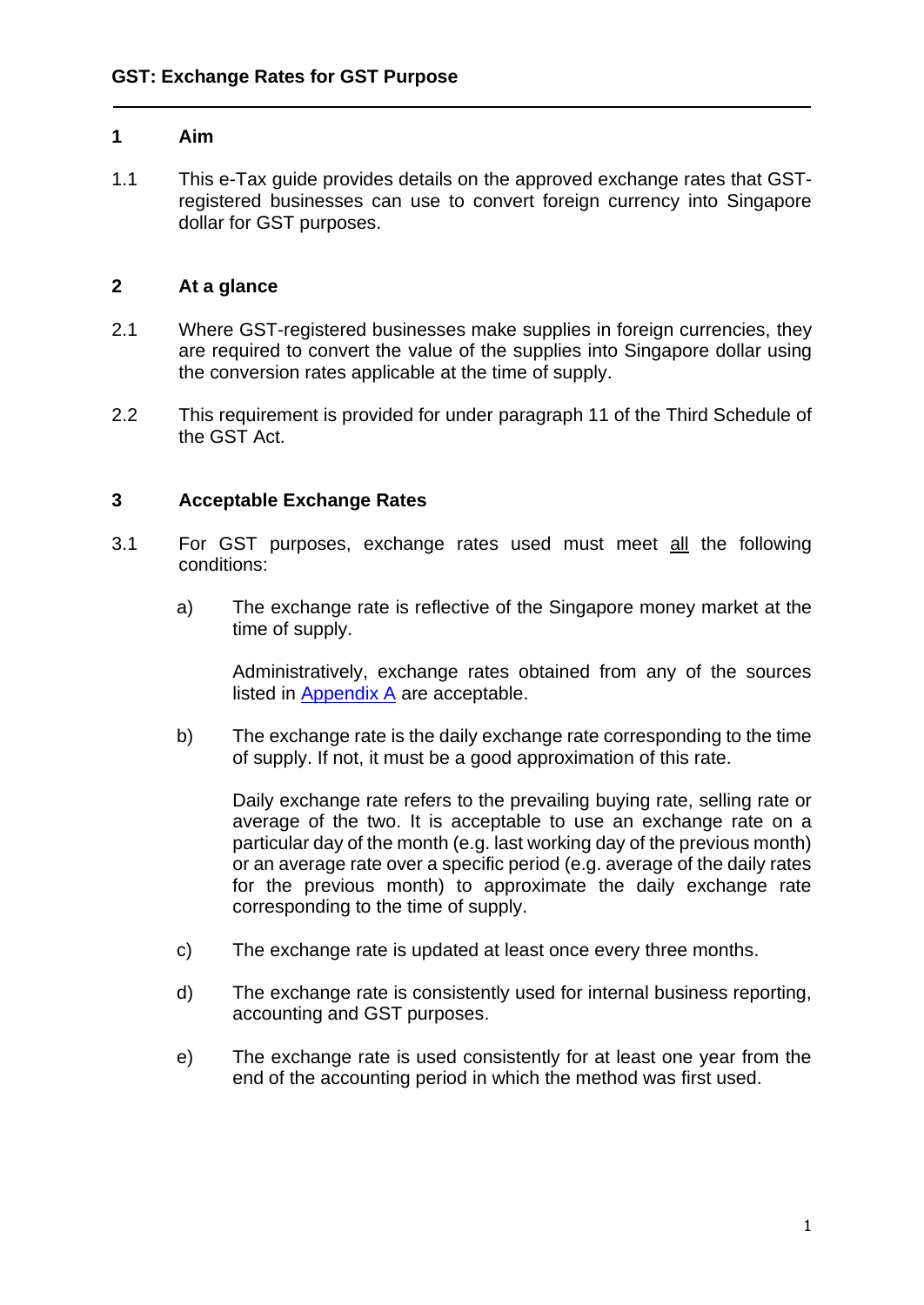#### **4 Administrative Concession**

4.1 GST-registered businesses using the exchange rates listed in [Appendix A](#page-6-0) and satisfy all the conditions stated in paragraph 3 do not need to seek the approval of the Comptroller to use these rates.

#### <span id="page-4-0"></span>**5 Use of Other Exchange Rates**

- 5.1 GST–registered businesses that would like to adopt an in-house exchange rate that is based on sources other than those listed in [Appendix A,](#page-6-0) or do not satisfy all the conditions stated in paragraph 3 are required to seek the Comptroller's approval in writing, via myTax Mail at [mytax.iras.gov.sg.](https://mytax.iras.gov.sg/)
- 5.2 In order for the Comptroller to review requests to use in-house exchange rates, businesses are required to provide the following information:
	- a) Explanation on how the proposed in-house exchange rates are reflective of the exchange rates in the Singapore money market at the time when the supplies took place. Businesses should provide comparisons of the proposed rates with those listed in  $Appendix A$  (e.g. the rates published by a local bank) over a 2-week period;
	- b) The type of exchange rates used by the business. E.g. daily exchange rates, buying rate, selling rate or the average of the buying and selling rates;
	- c) A confirmation that:
		- i. The exchange rate will be updated at least once every three months;
		- ii. The exchange rate will be consistently used for internal business reporting, accounting and GST purposes; and
		- iii. The exchange rate will be used consistently for at least one year from the end of the accounting period in which the method was first used.

In general, the Comptroller will allow the use of rates that are close approximations of the rates listed in [Appendix A.](#page-6-0)

#### <span id="page-4-1"></span>**6 Proper Documentation**

6.1 GST-registered businesses are required to maintain sufficient documents to support the exchange rates used. Such books and records should be kept in a proper manner and made available for IRAS' verification whenever the need arises or when so requested by IRAS.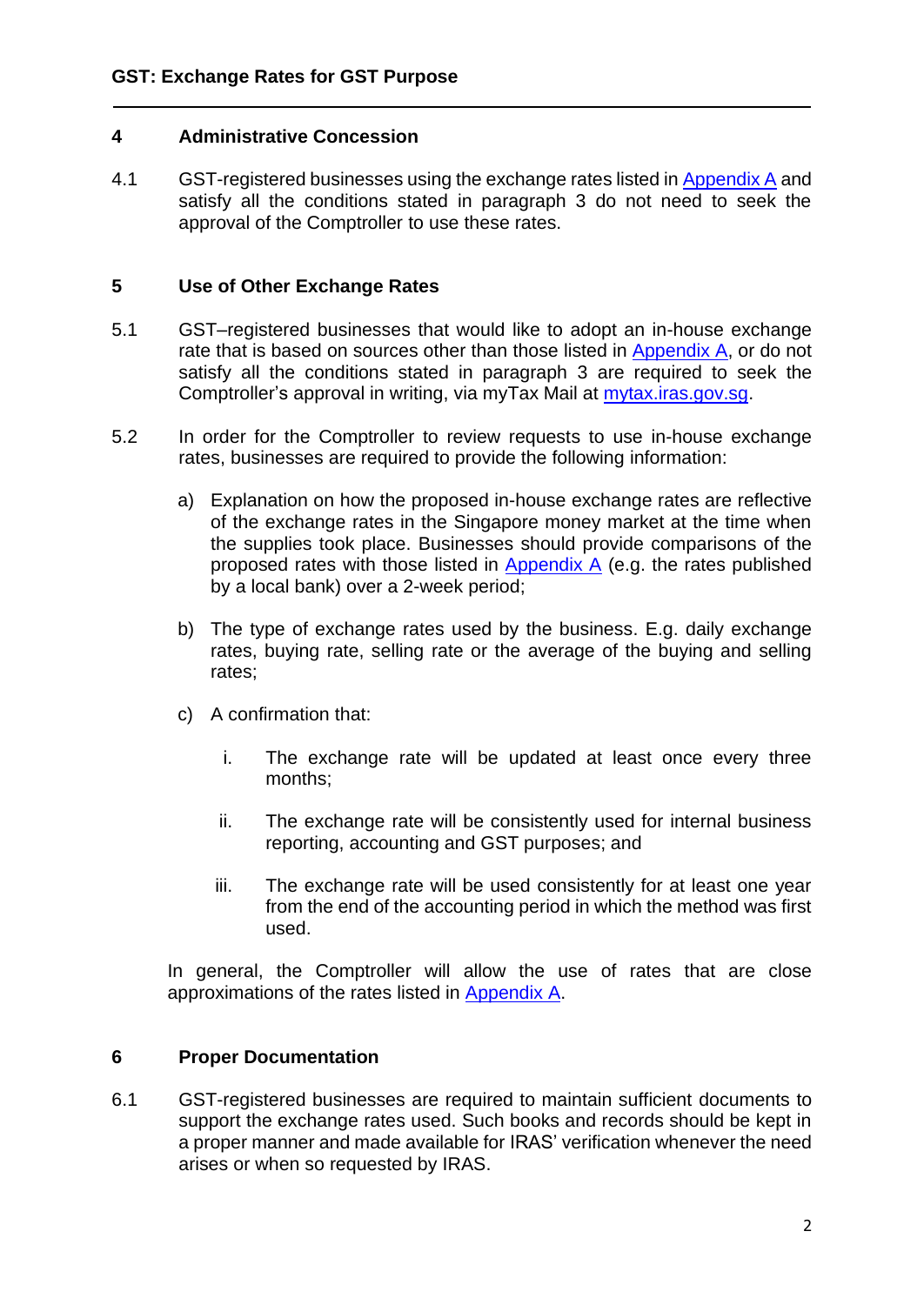#### <span id="page-5-0"></span>**7 Contact Information**

- 7.1 For enquiries on this e-Tax Guide, please contact us via:
	- myTax Mail at mytax.iras.gov.sg, if you are GST registered, or
	- www.iras.gov.sg > Contact Us > Goods & Services Tax (GST) > General GST enquiries, if you are not GST registered.

You may also chat with us using live chat from 8am to 5pm on weekdays, via www.iras.gov.sg > Contact Us > Goods & Services Tax (GST) > Chat With Us.

#### <span id="page-5-1"></span>**8 Updates And Amendments**

|   | Date of<br>amendment | Amendments made                                                             |
|---|----------------------|-----------------------------------------------------------------------------|
| 1 | 30 Sep 2013          | Added paragraphs 1 and 2.<br>Revised paragraphs 5.1, 5.2, 6 and Appendix A. |
| 2 | 13 Jun 2017          | Added www.xe.com in Appendix A                                              |
| 3 | 26 Nov 2021          | <b>Revised Appendix A</b><br>Various editorial changes                      |